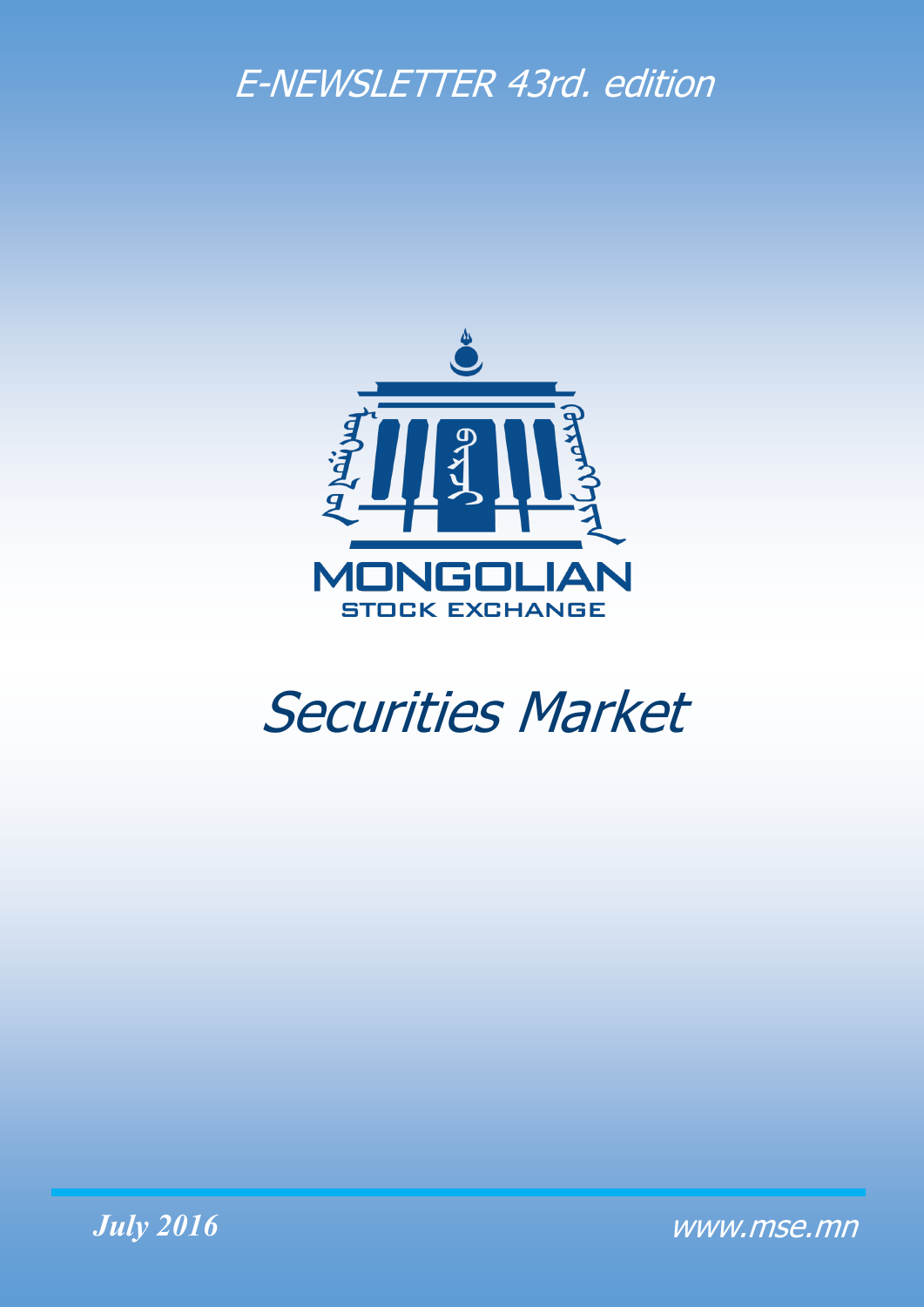# E-NEWSLETTER 43 edition Securities Market

/2016.06.30 14:05/

*July 2016*

| <b>Traded volume</b>             | 1,593,420 / + 40.3%/ |
|----------------------------------|----------------------|
| Total value /MNT/                | 3,057,570,000        |
| Number of securities transaction | 713                  |
| Number of traded securities      | 47                   |
| Market capitalization            | 1,488,856,471,666.06 |
| <b>MSE All index</b>             | 885.46               |
| Top-20 index                     | 12,776.4             |

#### **Stock trading**  Market capitalization



#### **MSE ALL index**



| <b>Total</b>               | 235 |
|----------------------------|-----|
| State-owned                | 21  |
| Partially state-owned      | 16  |
| Private                    | 196 |
| Listing Classification "I" |     |
| "II"                       | 46  |
| "III″                      | 176 |

#### **TOP-20 index**



### **Listed Joint Stock Companies Member Securities Companies**

| Total                                         | 58 |
|-----------------------------------------------|----|
| Special license /Underwriter, Broker, Dealer/ | 26 |
| Special license /Broker, Dealer/              | 29 |

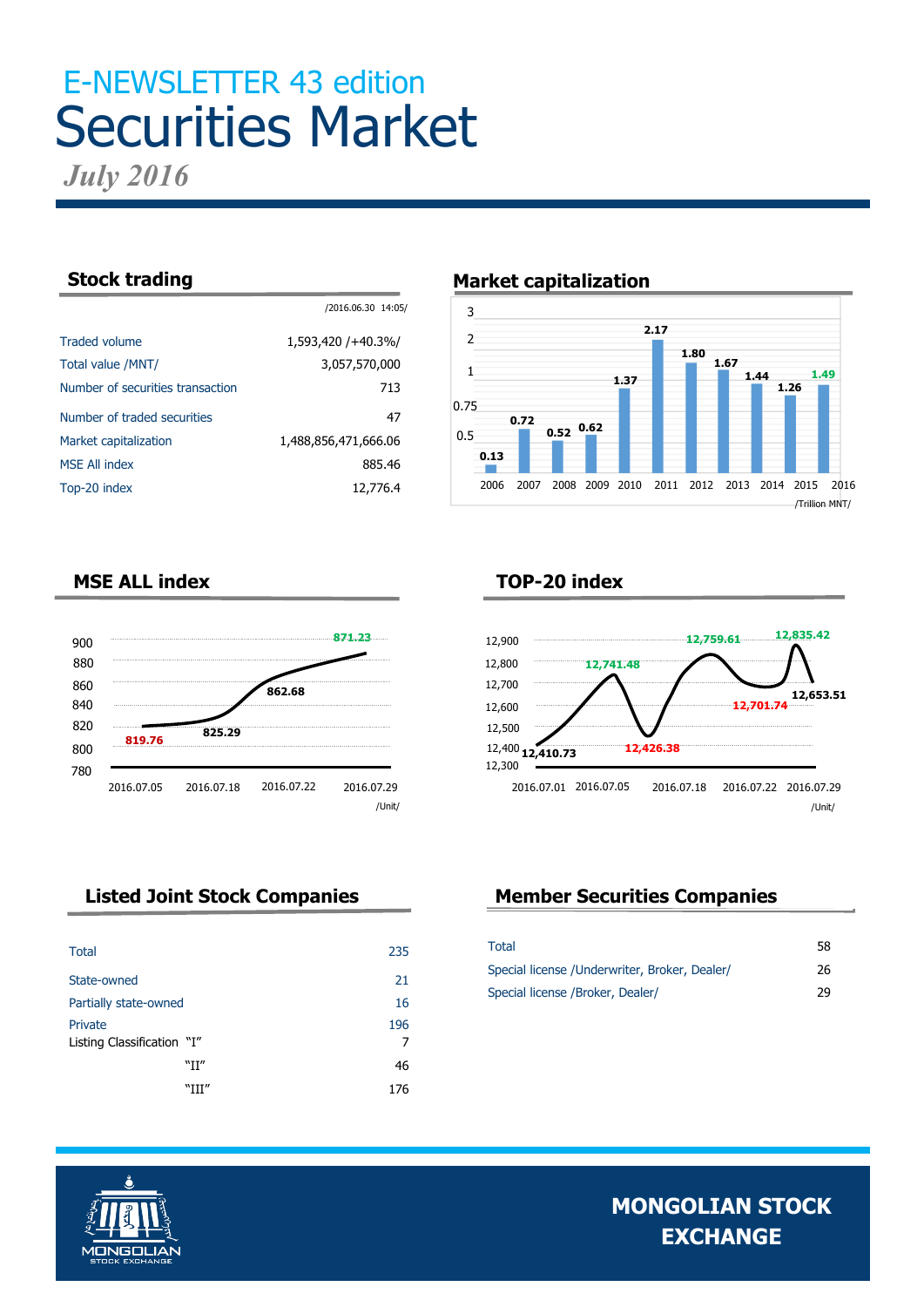### **Trading activities for Securities companies As of 30 June 2016**

| Sim- |                                |               | <b>Buy</b>    |         | <b>Sell</b>   |                                   |  |
|------|--------------------------------|---------------|---------------|---------|---------------|-----------------------------------|--|
| bol  | <b>Company Name</b>            | <b>Volume</b> | <b>Value</b>  | Volume  | Value         | <b>Trading value</b><br>buy, sell |  |
| 1    | <b>BDSec JSC</b>               | 298,557       | 2,573,344,657 | 396,386 | 2,615,924,491 | 5,189,269,148                     |  |
| 2    | <b>Ard Securities LLC</b>      | 669,860       | 200,429,200   | 668,134 | 200,106,586   | 400,535,786                       |  |
| 3    | <b>Gauli LLC</b>               | 270,318       | 74,978,478    | 228,954 | 69,349,298    | 144,327,776                       |  |
| 4    | <b>Argai Best LLC</b>          | 24,070        | 50,547,000    | 24,070  | 50,547,000    | 101,094,000                       |  |
| 5    | <b>Standart Investment LLC</b> | 82,122        | 49,591,337    | 25,885  | 8,037,961     | 57,629,298                        |  |
| 6    | <b>Bulgan Broker LLC</b>       | 12,000        | 17,400,000    | 29,000  | 24,883,985    | 42,283,985                        |  |
| 7    | <b>Teso Investment LLC</b>     | 67,075        | 22,793,887    | 5,110   | 1,659,030     | 24,452,917                        |  |
| 8    | EuroAsia Capital Mongolia LLC  | 31,265        | 13,393,055    | 8,445   | 3,627,300     | 17,020,355                        |  |
| 9    | <b>National Securities LLC</b> | 80            | 1,560,800     | 32,371  | 14,066,260    | 15,627,060                        |  |
| 10   | <b>TDB Capital LLC</b>         | 19,464        | 9,468,335     | 9.614   | 6,141,835     | 15,610,170                        |  |
| 11   | <b>Bumbat-Altai LLC</b>        | 21,911        | 10,079,760    | 567     | 1,211,720     | 11,291,480                        |  |
| 12   | <b>Golomt Securities LLC</b>   | 9,203         | 3,230,682     | 24,656  | 6,182,727     | 9,413,409                         |  |
| 13   | <b>Monsec LLC</b>              | 22,702        | 6,082,779     | 4,246   | 2,034,565     | 8,117,344                         |  |
| 14   | Capital Market Corporation LLC | 3,459         | 5,354,115     | 6,986   | 2,340,723     | 7,694,838                         |  |
| 15   | Undurkhaan Invest LLC          | $\mathbf{0}$  | 0             | 15,141  | 7,613,680     | 7,613,680                         |  |
| 16   | <b>Novel Investment LLC</b>    | 6,709         | 3,505,339     | 7,221   | 3,895,639     | 7,400,978                         |  |
| 17   | Asia Pacific Securities LLC    | 516           | 802,910       | 18,067  | 6,327,030     | 7,129,940                         |  |
| 18   | Ard Capital Group LLC          | 23,595        | 5,025,677     | 6,247   | 2,006,115     | 7,031,792                         |  |
| 19   | <b>Sanar LLC</b>               | 841           | 58,870        | 15,100  | 6,672,490     | 6,731,360                         |  |

#### **Actively traded securities Actively traded securities As of 30 June 2016**

№ **Simbol Securities Name Volume Value High Low Open Close Change / unit/ Change /%/** 1 MNP MONGOL POST JSC 800,714 268,281,291 299 280 299.00 280.00 -19.00 -6.35 2 HRM HERMES CENTER JSC  $171,200$  23,112,465 145 130  $130,00$  130.00 0.00 0.00 3 APU APU JSC 135,310 58,340,753 450 400 <sub>435.94</sub> 436.30 0.36 <sub>0.08</sub> 4 JTB GENCO TOUR BUREAU JSC 118,366 8,294,200 75 70 70.00 71.01 1.01 1.44 <sup>5</sup> SUU SUU JSC 116,732 17,557,434 <sup>156</sup> <sup>145</sup> 150.00 150.00 0.00 0.00 6 SUL GAZAR SULJMEL JSC  $44,267$  2,500,837,500  $41,000$   $41,000$   $41,000,00$   $41,000.00$  0.00 0.00 <sup>7</sup> HGN KHUKH GAN JSC 35,399 2,077,133 <sup>60</sup> <sup>55</sup> 59.00 60.00 1.00 1.69 <sup>8</sup> EER ARIG GAL JSC 24,459 51,359,237 2,150 2,000 2,099.00 2,150.00 51.00 2.43 9 GTJ GURIL TEJEEL BULGAN JSC  $12,106$   $17,550,100$   $1,450$   $1,400$   $1,450.00$   $1,450.00$   $0.00$   $0.00$ <sup>10</sup> UID ULSIIN IKH DELGUUR JSC 7,344 3,763,365 <sup>580</sup> <sup>500</sup> 530.57 510.00 -20.57 -3.88 11 BAN BAGANUUR JSC 5,301 14,043,190 2,830 2,465 <sub>2,461.00</sub> 2,550.00 89.00 <sub>3.62</sub> 12 TTL TAVAN TOLGOI JSC 5,028 7,086,320 1,431 1,400 1,430.00 1,404.00 -26.00 -1.82 <sup>13</sup> RMC REMICON JSC 4,800 296,700 <sup>65</sup> <sup>58</sup> 59.61 64.90 5.29 8.87 <sup>14</sup> GOV GOVI JSC 3,274 27,136,285 8,360 8,160 8,340.00 8,300.00 -40.00 -0.48 <sup>15</sup> BUK UB BUK JSC 1,949 921,679 <sup>514</sup> <sup>389</sup> 339.25 490.00 150.75 44.44 16 TCK TALKH CHIKHER JSC 1,510 29,334,440 20,000 18,500 18,600.00 19,600.00 1,000.00 5.38<br>1,256 3,414,237 2,800 2,650 3,600 2,700.00 100.00 3.95 <sup>17</sup> MMX MAKH IMPEX JSC 1,256 3,414,237 2,800 2,650 2,600.00 2,700.00 100.00 3.85 <sup>18</sup> MIB MONINJBAR JSC <sup>897</sup> 114,245 <sup>135</sup> <sup>125</sup> 125.00 126.00 1.00 0.80 19 SHV SHIVE OVOO JSC 862 2,442,866 3,250 2,699 2,656.00 3,179.00 523.00 19.69 20 ETR E-TRANS LOGISTIC JSC 751 63,838 88 85 77.00 85.00 8.00 10.39

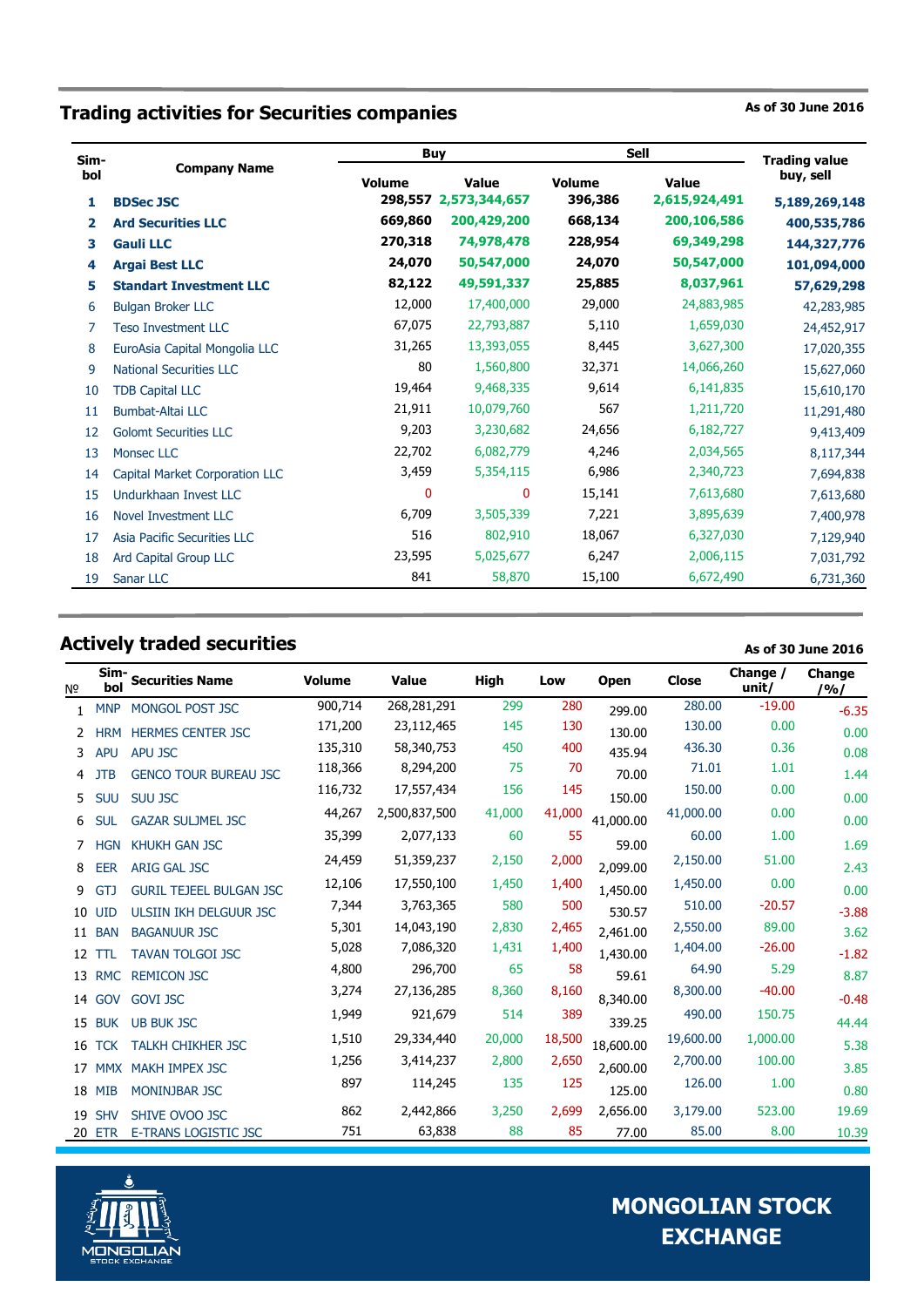### **Securities with most growth As of 30 June 2016**

|                           | <b>Number of Traded</b> | <b>Closing price</b> |            | Change   | <b>Change</b> |
|---------------------------|-------------------------|----------------------|------------|----------|---------------|
| <b>Securities Name</b>    | <b>Securities</b>       | 2016-06-30           | 2016-07-29 | /MNT/    | /Percentage/  |
| <b>UB BUK JSC</b>         | 1,949                   | 339.25               | 490.00     | 150.75   | 44.44%        |
| SHIVEE OVOO JSC           | 862                     | 2,656.00             | 3,179.00   | 523.00   | 19.69%        |
| <b>DARKHAN KHUNS JSC</b>  | 95                      | 4,880.00             | 5,740.00   | 860.00   | 17.62%        |
| MATERIAL IMPEX JSC        | 4                       | 9,010.00             | 10,490.00  | 1,480.00 | 16.43%        |
| <b>TECHNIC IMPORT JSC</b> | 1                       | 2,800.00             | 3,220.00   | 420.00   | 15.00%        |
| <b>TUSHIG UUL JSC</b>     | 70                      | 420.00               | 483.00     | 63.00    | 15.00%        |
| <b>GUTAL JSC</b>          | 2                       | 16,500.00            | 18,970.00  | 2,470.00 | 14.97%        |
| <b>SOR JSC</b>            | 10                      | 1,818.00             | 2,090.00   | 272.00   | 14.96%        |
| <b>TAKHI CO JSC</b>       | 2                       | 19,000.00            | 21,840.00  | 2,840.00 | 14.95%        |
| <b>BAYANTALBAI JSC</b>    | 3                       | 57.00                | 65.00      | 8.00     | 14.04%        |
| <b>BDSEC JSC</b>          | 20                      | 1,830.00             | 2,069.00   | 239.00   | 13.06%        |
| E-TRANS LOGISTIC JSC      | 751                     | 77.00                | 85.00      | 8.00     | 10.39%        |
| <b>ADUUNCHULUUN JSC</b>   | 46                      | 1,501.00             | 1,648.00   | 147.00   | 9.79%         |
| <b>MOGOIN GOL JSC</b>     | 89                      | 3,600.00             | 3,932.00   | 332.00   | 9.22%         |
| <b>REMICON JSC</b>        | 4,800                   | 59.61                | 64.90      | 5.29     | 8.87%         |
| THALKH CHIKHER JSC        | 1,510                   | 18,600.00            | 19,600.00  | 1,000.00 | 5.38%         |
| IKH BARILGA JSC           | 16                      | 3,818.00             | 4,000.00   | 182.00   | 4.77%         |
| <b>MAKH IMPEX JSC</b>     | 1,256                   | 2,600.00             | 2,700.00   | 100.00   | 3.85%         |
| <b>BAGANUUR JSC</b>       | 5,301                   | 2,461.00             | 2,550.00   | 89.00    | 3.62%         |
| <b>BERKH UUL JSC</b>      | 40                      | 900.00               | 924.75     | 24.75    | 2.75%         |

### **Securities with most decline As of 30 June 2016**

| <b>Securities Name</b>       | Number of<br><b>Traded</b> |            | <b>Closing price</b> |             | Change       |
|------------------------------|----------------------------|------------|----------------------|-------------|--------------|
|                              | <b>Securities</b>          | 2016-06-30 | 2016-07-29           | /MNT/       | /Percentage/ |
| NEKHEESGUI EDLEL JSC         | 82                         | 1,710.00   | 1,287.00             | $-423.00$   | $-24.74%$    |
| <b>SHARYN GOL JSC</b>        | 5                          | 3,773.00   | 3,208.00             | $-565.00$   | $-14.97\%$   |
| <b>KHISHIG UUL JSC</b>       | 2                          | 590.00     | 502.00               | $-88.00$    | $-14.92%$    |
| <b>ULAANBAATAR KHIVS JSC</b> | 20                         | 12,000.00  | 11,000.00            | $-1,000.00$ | $-8.33%$     |
| <b>CHACHARGANA JSC</b>       | 6                          | 920.00     | 850.00               | $-70.00$    | $-7.61%$     |
| <b>MEREX JSC</b>             | 397                        | 70.00      | 65.00                | $-5.00$     | $-7.14%$     |
| MONGOL POST JSC              | 900,714                    | 299.00     | 280.00               | $-19.00$    | $-6.35%$     |
| <b>AUTOIMPEX JSC</b>         | 86                         | 2,399.00   | 2,250.00             | $-149.00$   | $-6.21%$     |
| MIK HOLDINGS JSC             | 141                        | 12,750.00  | 12,000.00            | $-750.00$   | $-5.88%$     |
| ULSIIN IKH DELGUUR JSC       | 7,344                      | 530.57     | 510.00               | $-20.57$    | $-3.88%$     |
| <b>TAVAN TOLGOI JSC</b>      | 5,028                      | 1,430.00   | 1,404.00             | $-26.00$    | $-1.82%$     |
| <b>BAYANGOL HOTEL JSC</b>    | 398                        | 38,500.00  | 38,000.00            | $-500.00$   | $-1.30%$     |
| <b>MONIT BULIGAAR JSC</b>    | 5                          | 8,500.00   | 8,400.00             | $-100.00$   | $-1.18%$     |
| <b>GOVI JSC</b>              | 3,274                      | 8,340.00   | 8,300.00             | $-40.00$    | $-0.48%$     |
| MONGOL SHEVRO JSC            | 54                         | 1,406.00   | 1,400.00             | $-6.00$     | $-0.43%$     |

**Number of** 

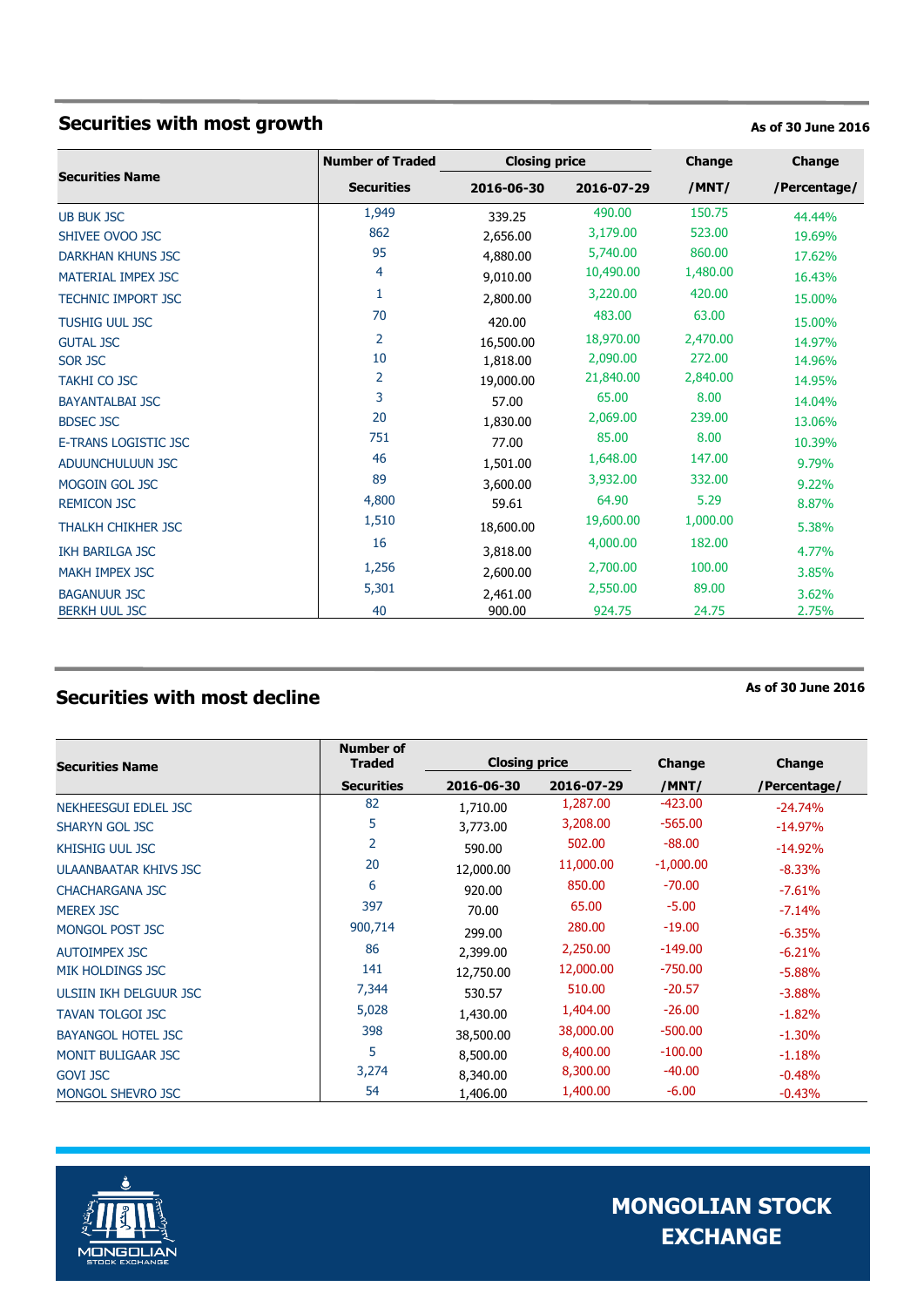#### **PRIMARY MARKET TRADING OF "BAGANUUR" JSC CONDUCTED**

According to the Resolution of Mongolian parliament and Mongolian Government to privatize state-owned enterprises to the public through Mongolian Stock Exchange, "Baganuur" JSC issued additional shares to the public. During the opening ceremony of this event, Otgonbayar.M, CEO of "Baganuur" JSC rang the bell and started subscription date which was 4, 5 July 2016.

In order to decrease 75% state ownership to not less than 51 percent, "Baganuur" JSC issued additional 9,870,287 shares to the public and will raise capital worth MNT26,156,260,550 from public. The company will expand its operation to supply coal for new "Amaglan" Thermal Power plant, Thermal Power plant 35, which will start in operation in 2017-2018 and Baganuur Thermal Power plant.

#### **INFORMATION OF MATURING GOVERNMENT BOND**

Maturity date of 28 weeks 100,000 Government bonds with 14% annual coupon, issued on 22 December 2015 was 5 July 2016, and all payments including its principle payment has been made.

Government securities symbol: **ZGEB-BL-05/07/16-A0088-0**

#### **"NOVEL INVESTMENT" LLC EXPANDED ITS OPERATION**

According to the Order No.: 189 of Financial Regulatory Commission in 2016, "Novel Investment" LLC, member company of Mongolian Stock Exchange, granted to open new branch in Chingeltei district /Khoroo #18, Yargait 37, door#140/.

In 2016, "Novel Investment" JSC traded total of MNT5.58 billion which is 6 percent of total trading of Mongolian Stock Exchange.